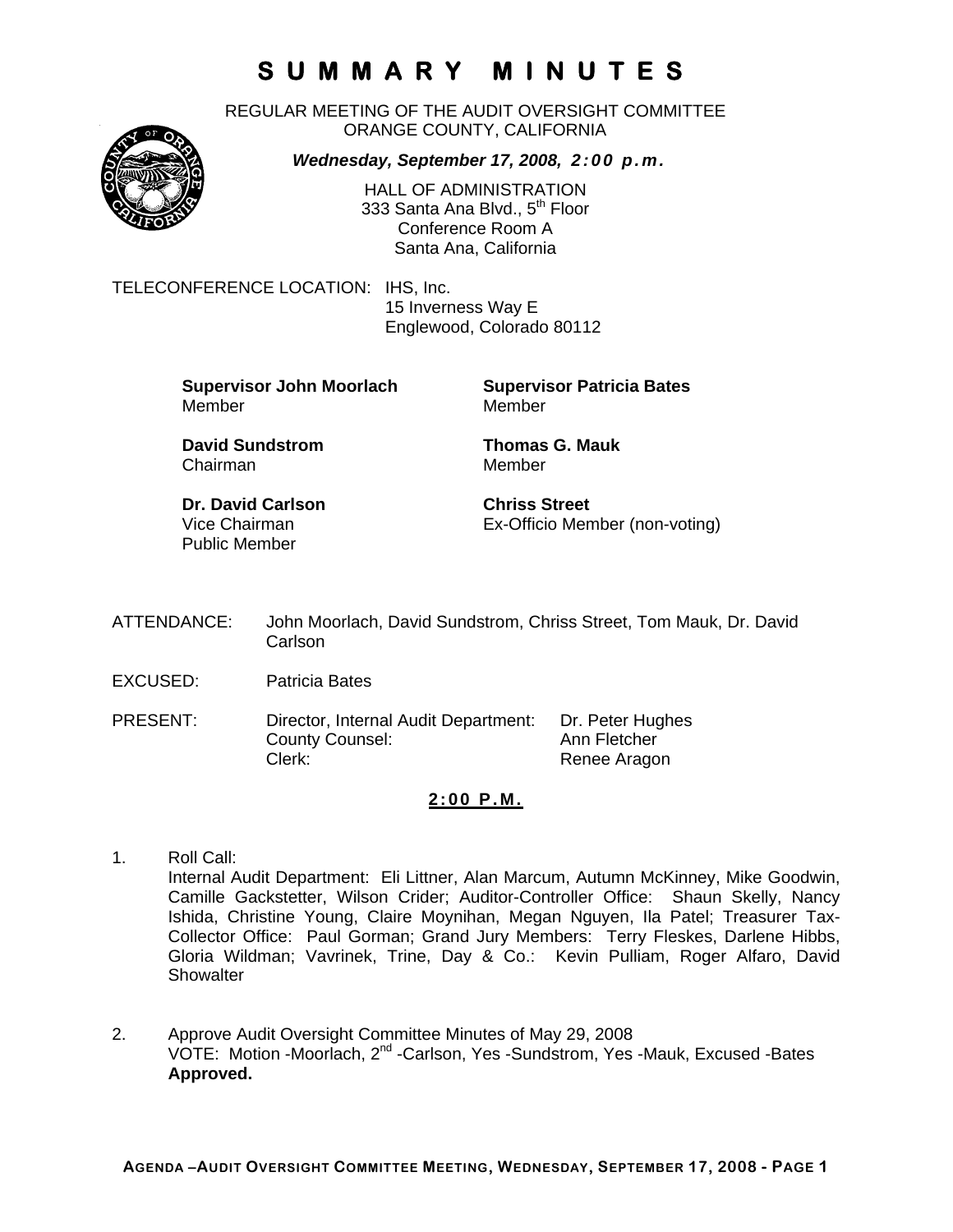3. Receive communication required in accordance with SAS 114 from External Auditor – Vavrinek, Trine, Day & Co., LLP **Received.** 

Mr. Kevin Pulliam addressed the committee and said there were new standards. The Statement of Auditing Standards (SAS) 114 was about communications with those charged with governance. It required open dialogue and two way conversation with those charged with governance. Specifically it denoted the audit committee or for Orange County, the Audit Oversight Committee (AOC) for open dialogue. Mr. Pulliam presented slides. Slides 10 -14 were about other new standards, board pronouncements and were for informational purposes. Slides 1-9 were designed to walk through SAS 114 to allow for the two-way communication with the Committee as required.

Mr. Pulliam stated Slide 1 outlined the partners in charge of the audit team. Slides 2 and 3 summarized the scope of the audit and what they were contractually bound to do. It outlined the scope for CAFR, trust funds, pension funds, post employment benefits, single audit, and others. On Slide 4, Vavrinek, Trine and Day (VTD) communicated their responsibility under generally accepted auditing standards. Bullet one detailed that VTD was required to express an opinion on the fair presentation of the financial statements for reasonable but not absolute assurance. The second bullet stated that VTD considered internal controls but no opinion was expressed for internal controls. He stated VTD was doing a detailed look at the internal control systems for each component they were auditing. Because of the standards, they must document as if there were going to test those systems. If weaknesses or deficiencies were identified, they would bring it to the attention of the AOC. VTD would express an opinion on major federal programs as required by the single audit.

Mr. Pulliam stated other matters brought to attention were aspects of accounting policies and accounting estimates with which so far no difficulties were encountered. Any uncorrected misstatements and material corrected misstatements would be included in the wrap-up phase. Any adjustments or disagreements with management would all be brought to the attention of the AOC. VTD would require the different components to sign the management representation letter at the end. Additionally, if consultations took place with other auditors, it would have to be brought to the attention of the AOC.

Mr. Pulliam said they started work in June. He felt they could meet those dates as defined and deliver reports as scheduled in the contract. The planning stage was June, July and August. He said they were developing the audit plan and at the same time were conducting part of their interim field work. The final field work started in August and he expected it to continue through December for the CAFR and some components, and through January for the Single Audit component of the contract.

Mr. Pulliam said slide 7 detailed the items that took place during the phases of the audit, the risk assessment phase and the interim work. He stated they met with management and identified for their audit plan what they felt the audit risks were. He stated they went through and inspected lots of financial information and data that had been provided by the departments.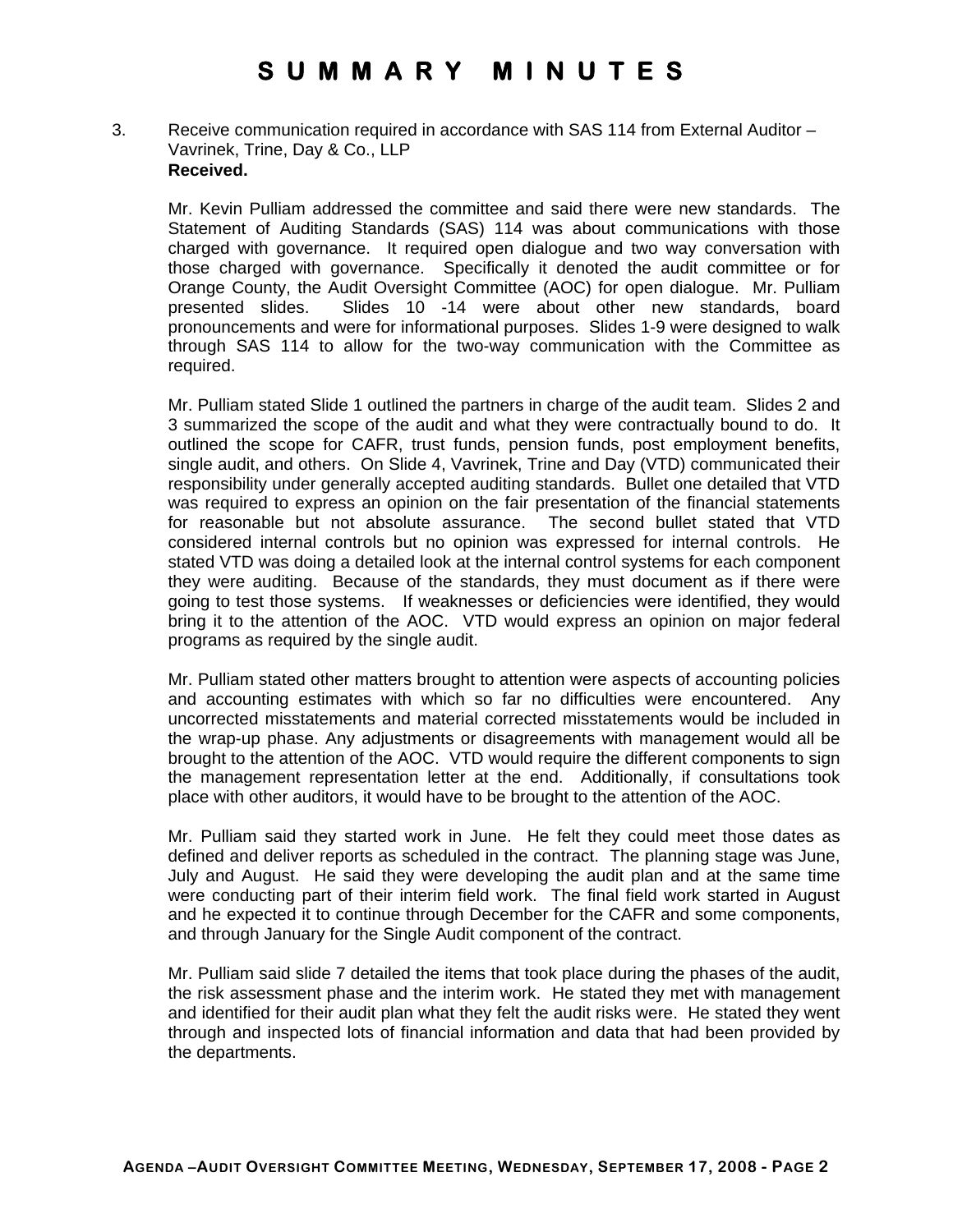He said under Statement of Auditing Standards (SAS) 99 they were required to document the tone at the top in the County in their risk assessment from the perspective of fraud. Therefore they had been documenting that as part of their work as well. For the interim, they were documenting internal control systems and in some cases testing controls. He stated they identified key business cycles and were well under way in testing several Single Audit programs or major programs as required by the single audit.

Mr. Pulliam stated slide 8 "year end field work" started for some of the smaller components. Within that field work they would substantiate the year end numbers provided by management. Within the financial statements they would look at the adequacy of disclosures and assessed whether the accounting principles and estimates used were reasonable in order for them to opine on the financial statements and complete their testing on the single audit.

Mr. Pulliam said slide 9 "audit adjustments" if any would be discussed with both management and AOC.

Mr. Sundstrom stated that good reports from throughout the county were received about VTD. Mr. Street asked about estimating the hours to complete their reviews. Mr. Pulliam said they were right on plan and where they expected to be. Mr. Sundstrom stated they did revise their hours from the first bid. Mr. Moorlach asked about the exit interview and requested a meeting date. Mr. Pulliam stated they would work with his calendar. Mr. Moorlach requested to review the draft CAFR. Mr. Moorlach inquired whether committee members could receive copies of the CAFR prior to distribution. Mr. Sundstrom supported the request and also noted that he was expanding the review to include CEO Public Finance, CFO, Treasurer's office, County Counsel and Internal Audit and would also include Mr. Moorlach on this newly established CAFR Review Committee.

Item 6 was heard before Item 4.

#### 4. Receive presentation on Internal Audit OC Employee Fraud Hotline Program **Received.**

Dr. Hughes presented a report for year ending 06/30/08. The report summarized the six month report of 24/7 hotline activity and discussed the allegation types, investigations and resolutions. It was reported that all the Department Heads were cooperative and responsive without exception. Hotline anonymity and privacy was explained. Dr. Hughes informed the AOC about advertising of the Hotline on employee paystub portal and in the County Connection and outside the standard distribution of posters. Dr. Hughes also stated his intent to survey county employees about knowledge and use of the hotline.

#### 5. Receive and file Annual OC Internal Auditor's Report FY Ending 6/30/08 VOTE: Motion-Moorlach, 2<sup>nd</sup>-Mauk, Yes-Sundstrom, Excused-Carlson, Excused-Bates **Received and filed.**

Dr. Hughes presented the annual report and results for the FY ending 06/30/08. Highlights included the post audit survey of audit services resulted in a high rating of 4.9 out of 5. The other highlight was the seven completed reviews that were requested by the Board of Supervisors and the AOC with minimal disruption to the audit plan.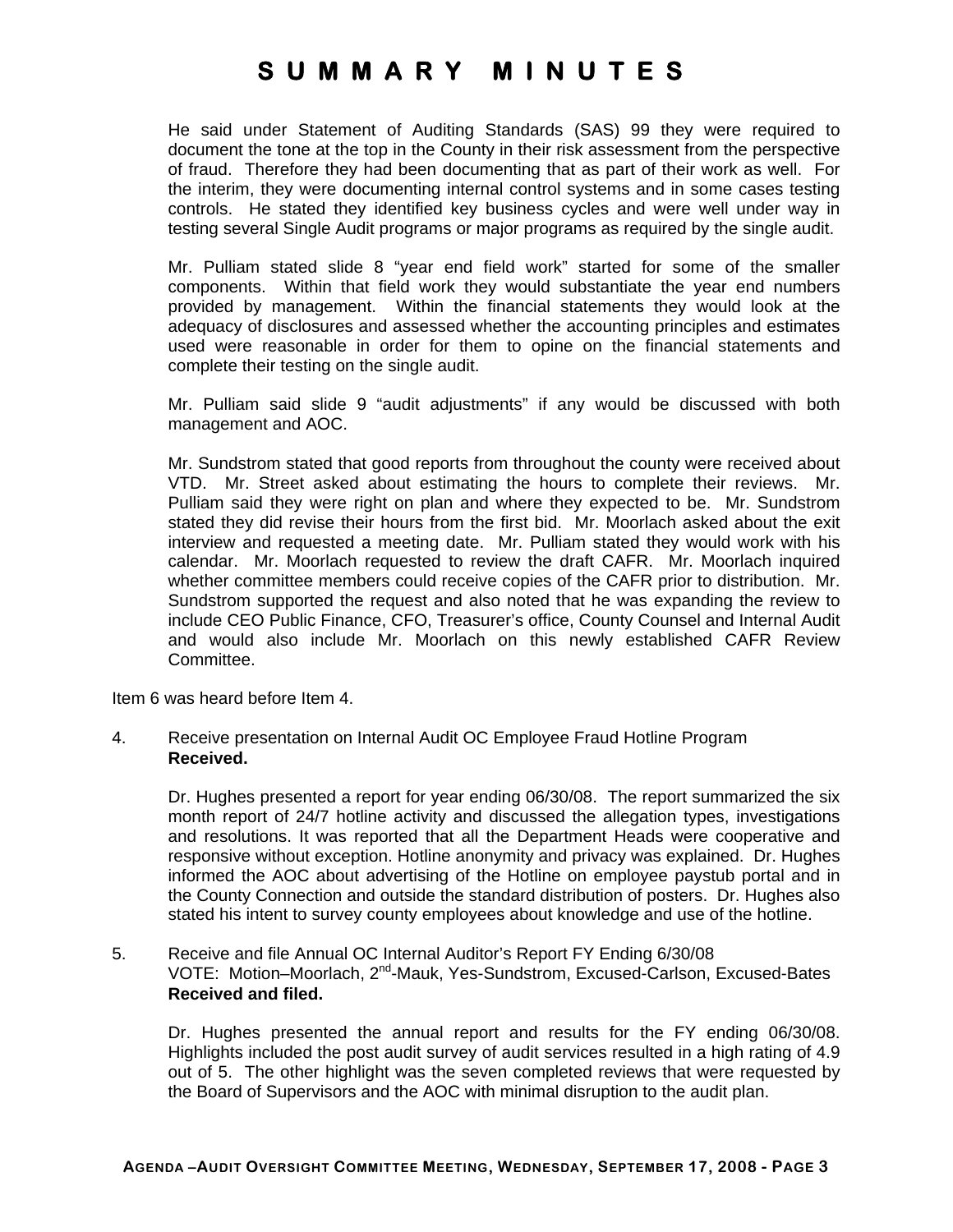Mr. Sundstrom said the Grand Jury review mentioned on page 5 suggested adding additional members to the AOC. He felt membership should be discussed. Mr. Sundstrom stated it was once recommended to add 5 public members (one from each supervisorial district) and felt the issue should be revisited and requested the issue be added to the agenda for the next AOC meeting. The CEO said he opposed it in the past because it was getting away from having people who have accountability for oversight from within the County.

Item 6 was heard before Item 4.

6. Receive Status of the SIVs Held in the County's Investment Pool and direct staff (continued from AOC 2/28/08, Items 6 and 8, 5/29/08, Item 5) **Received.** 

Item 6 was heard before Item 4. Mr. Street informed the AOC that TTC sold holdings of Sigma and other securities.

Mr. Street provided a hand out that showed the portfolio value at June 30, 2007 and at September 10, 2008. The differences between them were the replacement of financial and ABCP holdings with government agency holdings. Mr. Street spoke about the holdings for the extended fund, JWA portfolio, school fund and county fund.

Mr. Mauk asked about the outstanding SIV and the WhistleJacket holding and if risk was associated with it. Mr. Street stated WhistleJacket sponsored by Standard Charter was in default. They last communicated that they would make interim distributions in the near term, near term meaning weeks and not months. Mr. Mauk asked if Mr. Street was concerned about SIVs taken onto or off balance sheets. Mr. Street stated he felt they were as good as the underlying banks and that if the banks were still around then the investments would be good.

Mr. Moorlach asked what would necessitate selling Sigma six weeks before it had matured. Mr. Street stated the information he received from the prior week was there was turmoil so he decided to sell. Mr. Street stated they took a loss of over \$6 million on Sigma but when the interest earned on it over the past three years was used to offset the loss, OC still netted about \$400,000 on it. Mr. Moorlach asked about WhistleJacket maturing in January 2009 and when would VTD conclude field work for the CAFR. Mr. Pulliam stated sometime mid-December 2008.

Mr. Sundstrom said he was hoping by December they would have enough information to make an appropriate balance sheet notation. Mr. Sundstrom wasn't sure what the receiver would do or if there would be a reorganization or if there would be a liquidation that would pay-out over the term of the underlying assets. He doesn't know.

Mr. Street stated that if they don't get a final resolution by that time, it would be treated as a wind down meaning it would collect its securities over time. The average length of the portfolio was 3.3 years. They were getting pricing on the securities and assumed after the turmoil was over they would get good pricing. Mr. Street felt they would have a market price by that time or it would be in wind down and collect status.